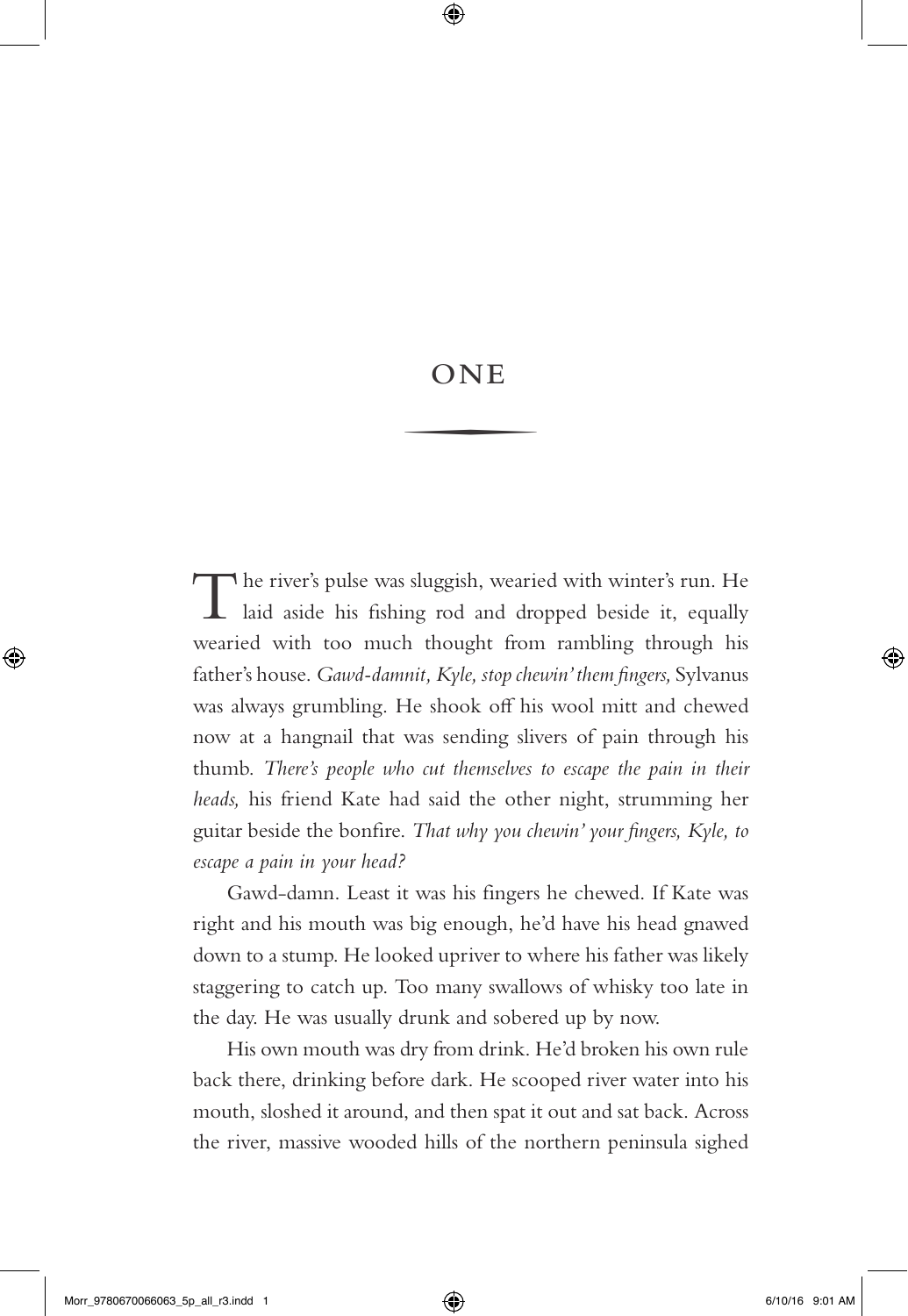through the fog. A long flagging reach downriver and the water buckled against the northern cliff wall, pooling itself into dead black depths before elbowing out of sight through a thicket of still leafless alders and drowning itself into the sea just beyond.

He glanced upriver again, listening for his father, Sylvanus Now. They'd heard a few hours before from some of the boys angling for trout that Trapp was back for another of his infrequent night visits when he visited nobody and spoke to nobody and then vanished again before sun-up. Trapp. Weird, feral Trapp. Prowling through the darkened places where he'd once lived. Then vanishing with the light of dawn, leaving nothing in his wake but raised brows and the hackles of folks from the Hampden outport. Trapp. Aptly nicknamed, for he carried the dark, disagreeable, secretive ways of all the Trapps. *Bad blood,* outport people said of the two Trapp brothers who'd relocated there during the government's resettlement program. And thank God the rest of the Trapp clan had gone forty miles farther down the shore in Jackson's Arm. They—the two Trapp brothers—had kept to themselves on the wooded hillside above Kyle's home. They'd started up a sawmill and bad-mouthed anyone who set foot over their property line. Everyone had applauded the mysterious burning of the screaming sawmill just two years ago and the Trapps' subsequent packing up and moving with no forwarding address. Except for this younger Trapp. The prowler. He was from the Jackson's Arm side of the clan. Never did live in Hampden, simply visited his uncles regularly and buddied around with Ben, the nicest fellow in Hampden, who always let Trapp hang out no matter his sly looks and his creeping and skittering about like something untamed. He'd gone to university with Ben until they both mysteriously dropped out mid-semester and vanished into the oilfields of Alberta.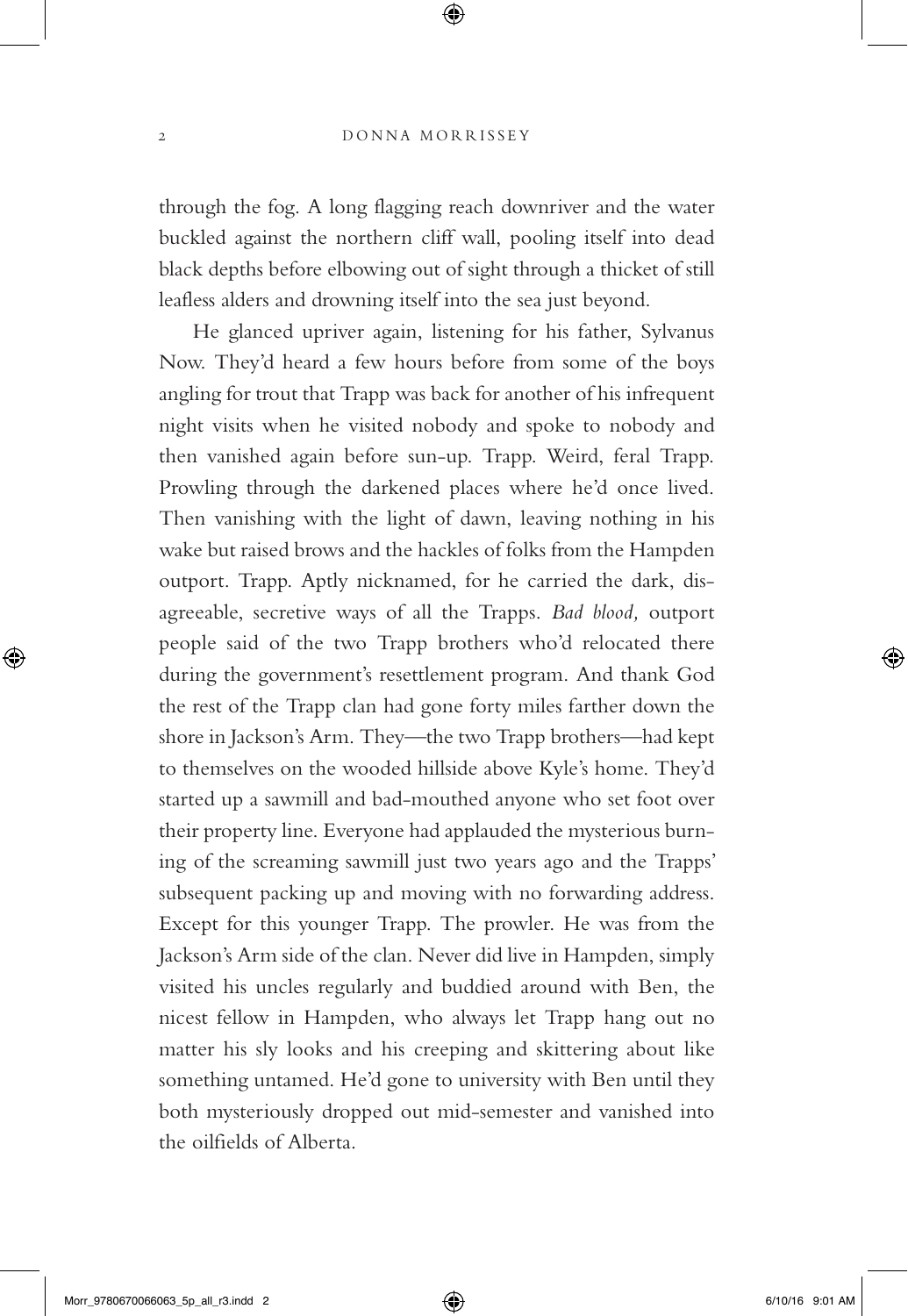Trapp. One of the last to see Chris alive. He'd been working the rig alongside Chris when the accident happened. And each time Sylvanus heard that Trapp had been seen squirrelling about he'd lean greedily into the news, into the concreteness of something that linked him to the last minutes of his son's life. Like a lost Christmas package found, mouldy and dank with age. Holding something that might soothe him, bring him peace.

Kyle felt nothing. He remembered a yarn about a monkey's paw that granted an old woman her wish that her son, dead for a number of years, would be returned to her. He was. The stench through the wooden door saturated the house and the old woman fainted, knowing he'd been returned as he was—ten years dead. Skin dried, shredding from husked bone. Nope. Kyle Now was done with wishing. He was settled into the hollowed ache of his brother's death, and if this ache was the closest he could feel to Chris, he'd suffer it through till his own demise. At least it was something. Without it there would be nothing.

His father had said nothing back there with the anglers. Hadn't said Chris's name once in the three years since they buried him. Wouldn't let anyone else say it either. Dropped his fork at the supper table once and bolted out the door when Kyle, naming the bowls as he laid them on the table for dessert, named one for Chris out of habit. If not for the desolate look on his mother's face, Kyle would've run from his words too. Ducked into his room and buried his head so deep into his pillow he would've smothered all thought.

His mother knew that. She had touched his hand to stay him. And then sipped her tea in quiet and he wanted to touch her hand, too, but couldn't. Oh, he wished he could. He wished he could drag his father back to the table and they'd all say a prayer to Chris as his mother wanted. And act as though he was present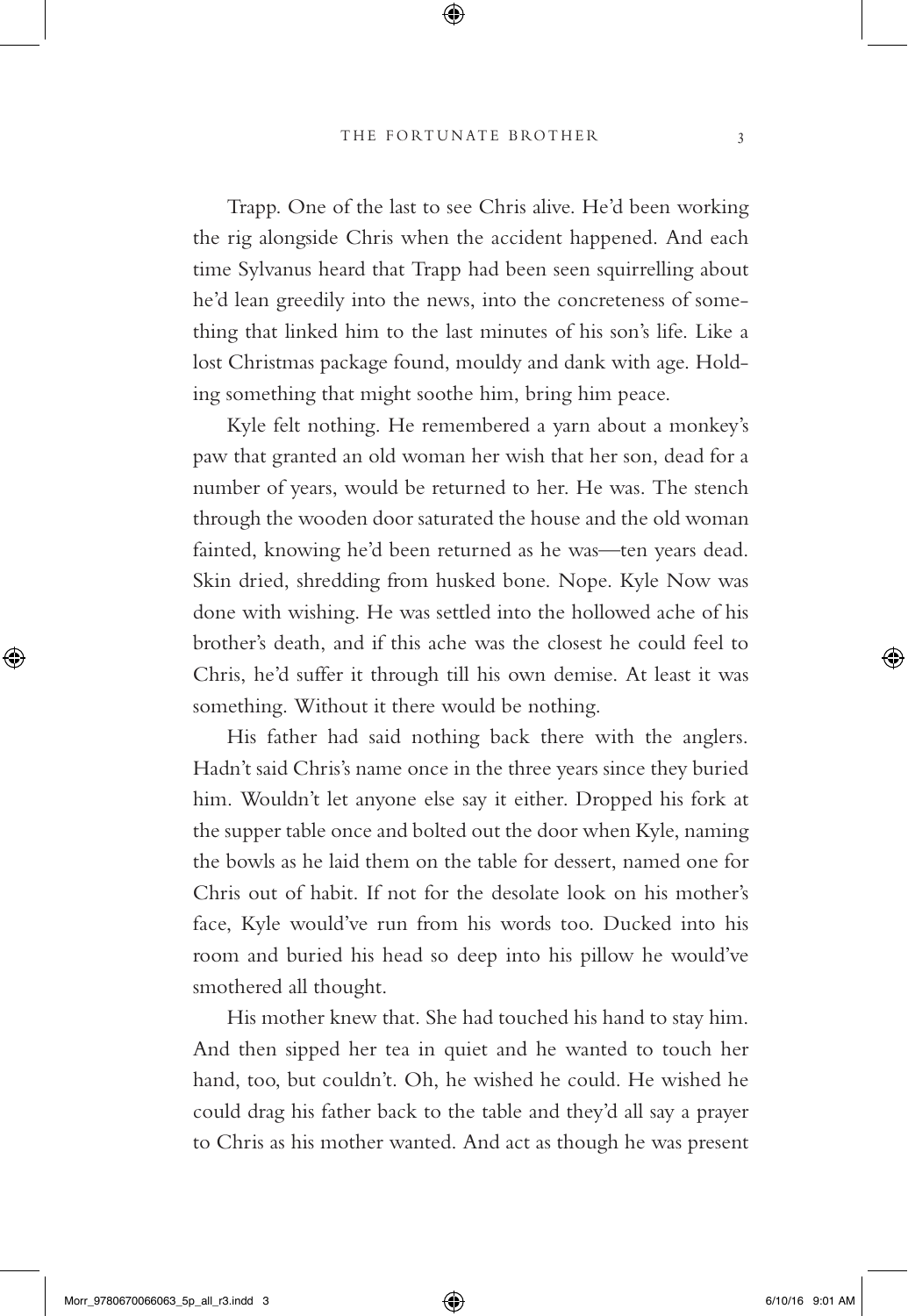in spirit like the good folks and ministers preached. But easier to envision celestial worlds floating through the firmament than Chris sitting in that empty chair at the table. And so Chris remained, foremost amongst them but hidden beneath their shirt collars like a great festering boil begging to be lanced.

A horned owl swooshed out of the trees above Kyle's head with a loud *ho-ho-hoo hoo* and he ducked, cursing the bird. The snapping of sticks sounded behind him and his father broke through the brush, head down, shoulders down, walking heavy. Rowing against a poisonous river of grief for three years now, going nowhere. Time wearing past him. Threading grey through his glut of dark hair and thickening his belly and rutting that once strong face and throat. He caught sight of Kyle and grinned, the corners of his dark eyes tight. He'd been bawling back there.

"Thought you fell in and drowned," said Kyle.

Sylvanus grunted. "That's it now." Laying aside his rod, he dropped his rucksack and sat on it with his back resting against a stump and pulled a flask of whisky from his inside coat pocket.

"Leave off, old man, for fuck's sake," said Kyle. "Mother's going to kill you."

"Think now, I'm scared of your mother?"

"Might help if you were. Another heart attack waiting for you."

Sylvanus tipped the bottle to his mouth, his hand trembling. Hiking his shoulders, Kyle stood. "Not waiting." He started downstream, ignoring his father calling after him, coaxing him to wait, to have a nip. Gawd, he hated that coaxing in his father's voice, the greed in his eyes as he sucked back the liquor. As if it was going to fix the pain gnawing his innards.

Kyle kept to the path, his boots squelching through mud. He ducked through a tunnel of alders whose leafless limbs scratched his face and whipped cold past his ears. A few minutes later and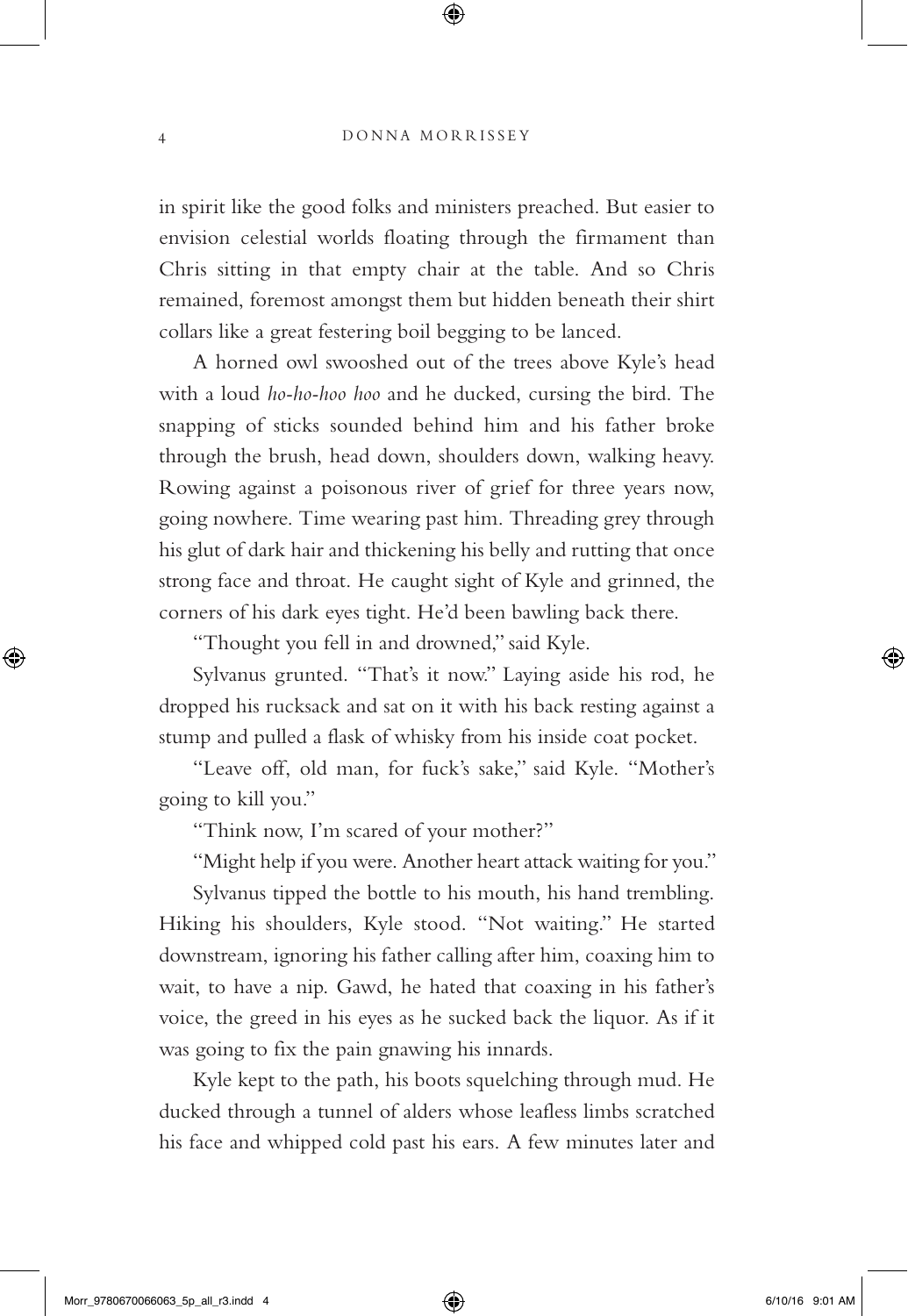he broke through onto a fetid muddied bank. The river ran swollen beside it, its surface flat and silent and white beneath its caul of fog. He trod past chip bags and wrappers partly submerged in mud and broken beer bottles and charred fire pits from night parties. He stopped, scuffed some of the glass into the river, picked up a couple of chip bags and stuffed them in his pockets, cursing the irresponsible young ones. He stood up, then leaped back with a yelp from a pale, pointed face sifting through the fog before him. Tawny hair and ruffs of sideburns, reddish like a fox. Fine green eyes, the dazed look of someone lost inside himself, and yet furtive, sharp with tension as though readying to spring.

"Ha ha." Trapp's silly, nasal laugh.

"Ha ha your fucking self," said Kyle. He forced his shocked limbs to move and walked rapidly along the riverbank, coming to a footbridge beyond which his father's truck was parked, a black smudge through the mist. Three crumbling concrete pillars from an old logging operation rose to the side of it like ancient ruins.

He got in the truck and started it and blasted the heat and pulled the stick into drive—and then pushed it back into park and slumped in his seat, cursing. Cursing at his fright and stirred up feelings from seeing Trapp, and cursing that he couldn't go home without his father. She'd be there making supper. She'd be watching. She was always watching when they came through the door, noting Sylvanus's bleary eyes and whisky breath. Kyle hated it. Hated her disappointment each time, her knowing that her husband was no longer finding his comfort in her. And then the bickering.

*Three beer, Addie, three beer, I only had three beer. And the whisky you washed them down with. Now Addie, now Addie . . . Don't now Addie me . . .*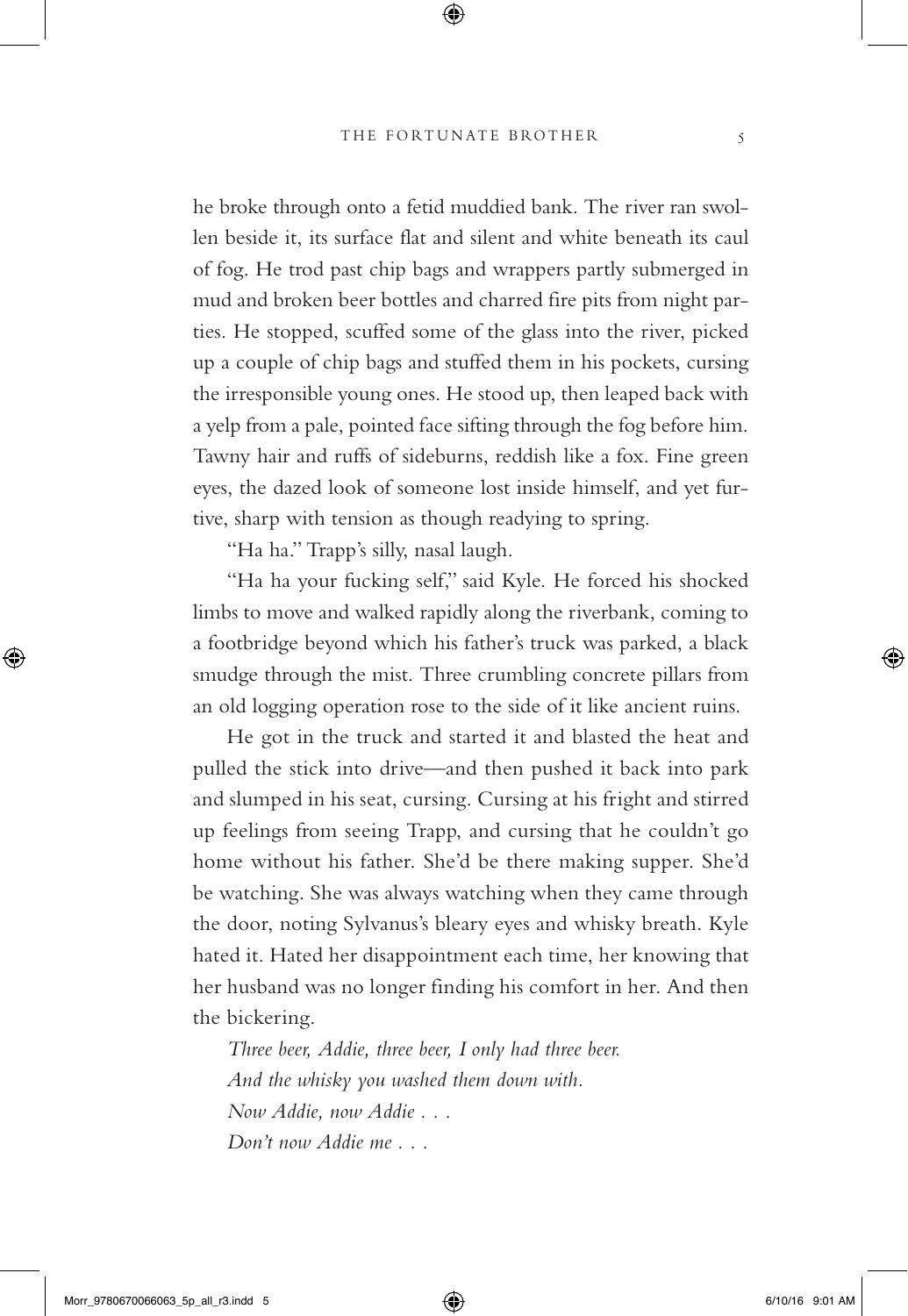The same. Always the same. Least the river kept on flowing, no matter how much crap it carried. Always shifting bedrock and cutting through ice and changing its song. Felt like he'd been circling the same eddy for so long now that he was outside the passing of time. Sometimes he was surprised to look up into a summer's sky and see instead the trees shaking their yellowed leaves or snowflakes falling all too soon and soaking his lashes. Felt like the one long day for three years now. The one long dull day, caught on a cloud of grief hovering over his house.

Water dripped from his hair and trickled cold down his neck. He reached under the seat, found another of his father's whisky bottles, and took a quick nip to warm himself. He watched the fog through the windshield sculpting itself into Trapp's pale pointy face, shifting into the fierce blue of his mother's eyes and then into the dark of his father's, and then widening onto the dark blue hood of the truck. The cursed truck Chris had left home to pay for. That and the boat. The good lord had taken a hand in sinking the boat a week after Chris's passing. Crushed it against the side of the wharf with a ton of drifting ice from the spring thaw.

He wished the ice had crunched up over the road and crushed the truck, too. Rammed it against the cliffs and crunched it down to a heap of metal. Kept him from driving it through the outport like a hearse the first couple of years after Chris's accident, his father drunk and slumped against him, whimpering like a cut dog. Circled the outport so many times old men in their windows started keeping count. Thirteen times one Saturday. Seventeen times another. Each circle ending with Kyle parking near the graveyard down on the Rooms and looking past the crumbling granite headstones to the newest one lodged over the hole where Chris lay. *Christopher Now. 1957–1980. Taken Too Soon.* He'd stare for hours at that headstone, his father whimpering and suckling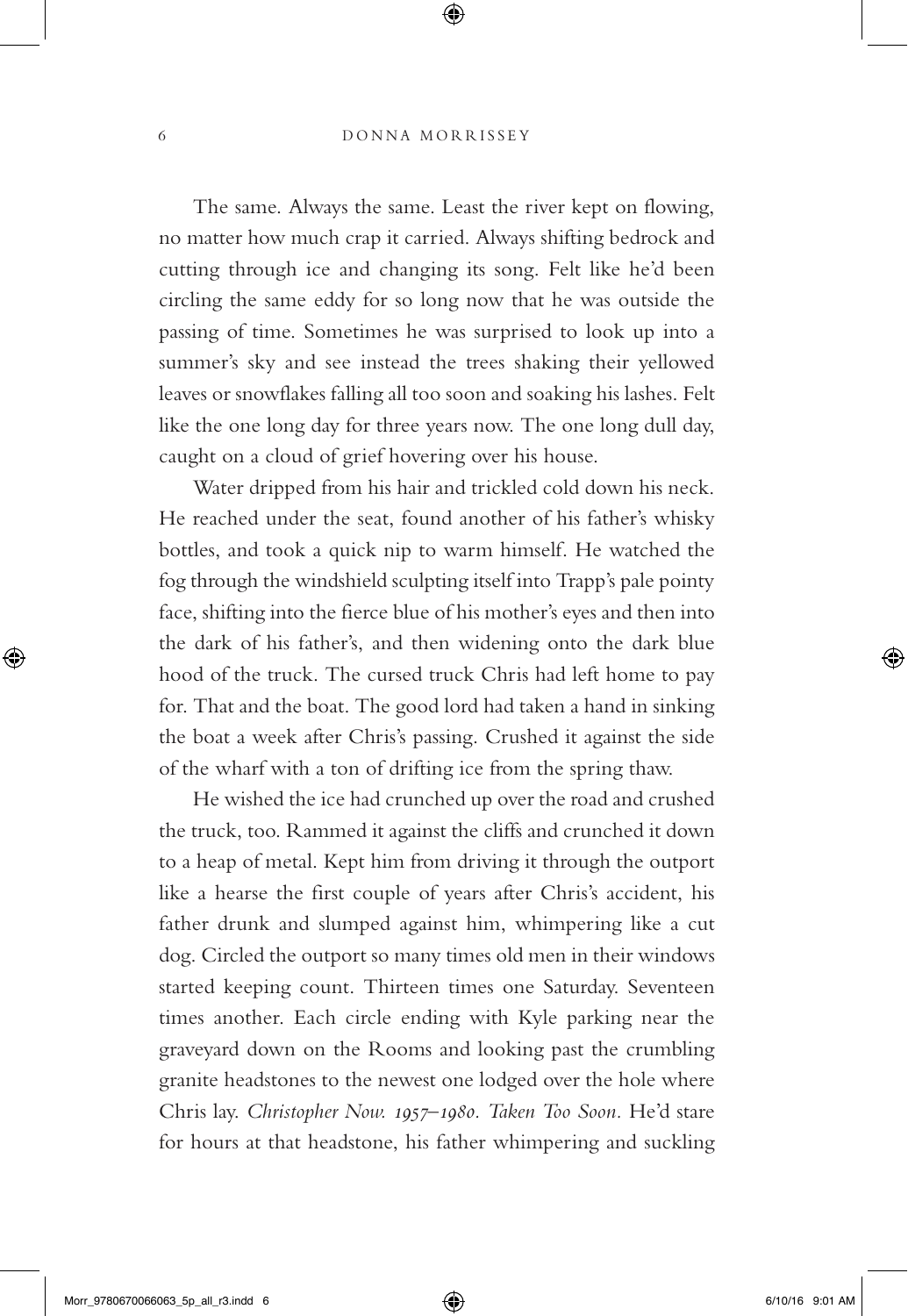the whisky bottle beside him. Stared till his eyes turned to stone and his tears dried up like an old riverbed.

*Shame, drinking over his passing and getting maudlin with your own sorry self.*

*Drinking! Now Addie . . .*

*And having Kyle driving you around like that, not fit.* 

*Now Addie . . .*

*Don't now Addie me, drinking before you leaves the doorplace in the mornings.*

*Three beers, I haves three beers . . . And the whisky you washes them down with . . .*

Don't talk, don't talk, for fuck's sake don't talk, he'd plead silently with his father each time he drove him home drunk before noon and she'd be standing there, waiting. But Sylvanus had the staying power of a sapling beneath an easterly wind when she took a swipe at him. Not that he'd ever learned from it. No, by jeezes, he'd never learn to keep his mouth shut, as though he could argue himself out of shame.

*One beer, Addie, I had one beer.*

*Too drunk to see past your boots.*

*I can see far enough to the Rooms. That's as far as I'm going—the graveyard on the Rooms.*

*Drinking yourself dead.*

*Now, Addie, the pope serves more in church than what I drinks.*

*You knows a lot about the pope, you do.*

*If what they're preaching on TV is right, we'd all be better off not going. Sickos.*

*That what you says to the reverend when he's burying our dead? Now Addie . . .*

*You dare hide your drinking behind him.*

*I wants him back, Addie, I wants him back . . .*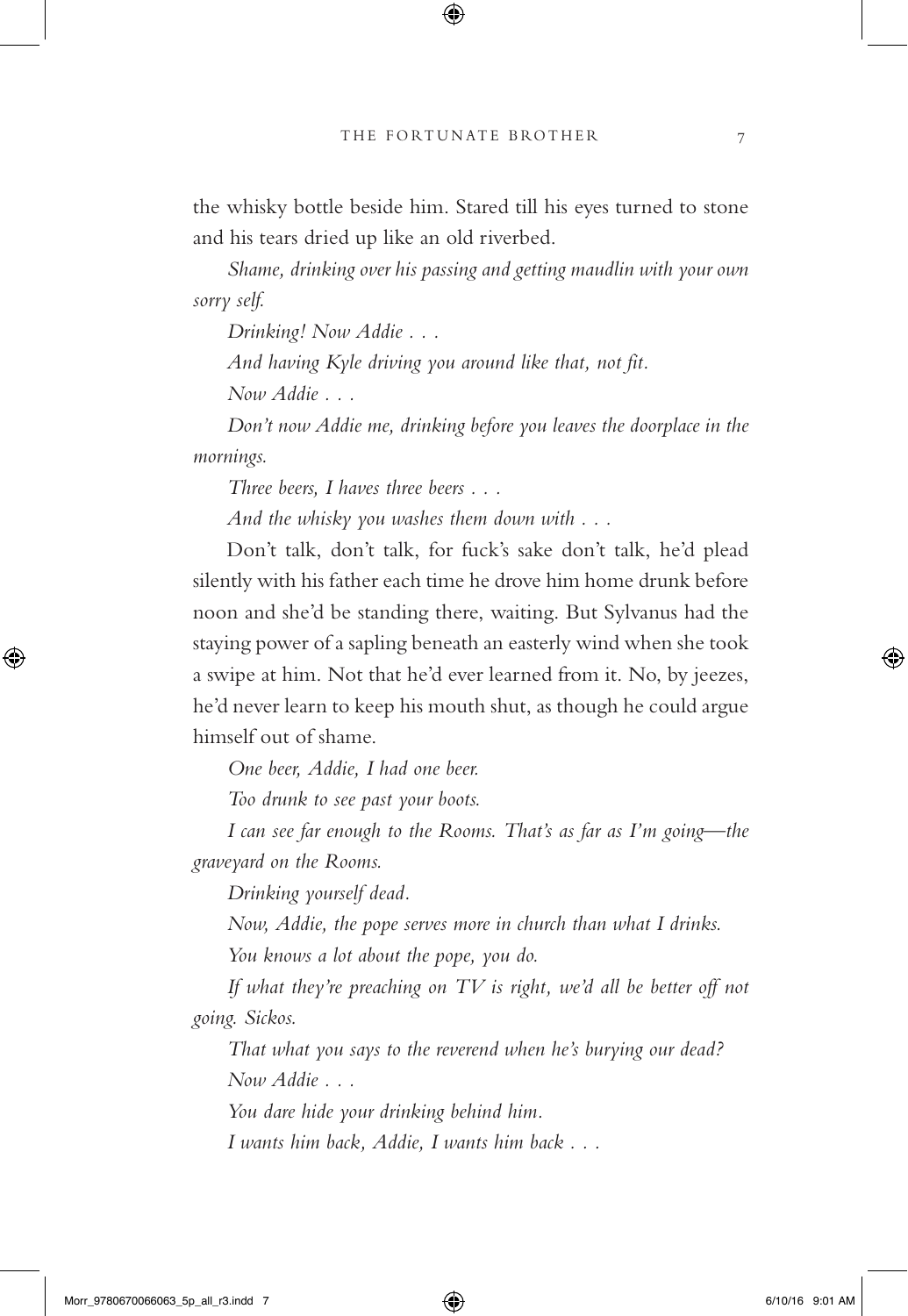Times Kyle sank into the couch with his hands over his ears, shutting them out. His older sister, Sylvie, sitting across from him in Gran's old rocker by the stove, her face hidden inside a book. Those first years neither Kyle nor his sister left the house for long. There were fist holes in the walls reminding them of those times. A smattering of them led down the hallway and one was smack in the middle of their parents' bedroom door. Not that their father would ever lay a hand on his Addie. But times her tongue would lacerate his drunken mind to the point where he'd hit a wall just to feel the smack of his fist splintering wood. Kyle understood that. No different from him chewing his fingers. Except Kyle's was a peaceful brooding. He'd done nothing to aid Chris's leaving for the oil rigs in Alberta with Sylvie that morning. But his father had been sick—heart attack from working himself to death fishing for cod that were too scarce to pay the bills and so he doubled his workload with cutting and hauling logs for the sawmills too. Heart just up and called it quits. New boat and new truck parked out by the door like hungry dogs, growling for their bank payments. And Sylvie. Good good Sylvie stepping up to the fates. Came flying from her high-paying job in the oil-soaked fields of Alberta like Persephone, wife of Hades, Lord of Underground Wealth. Took Chris back with her to the oil fields to help wrestle those snarling dogs and six weeks later Chris was dead. Poor sister. And now she was gone. Off backpacking in Africa somewhere, bewildered by how it all turned out, that her feet continue to walk above the sod whilst Chris's reside in the shadowed depths of the underworld.

At times Kyle cursed Sylvie and Chris both. For leaving him torn between two grieving parents whose desired end could never be found in him. For his feeling lame because there wasn't enough of him to fill their hearts. Times he wished for a sword to cleave himself in half: one traipsing behind his father, keeping him from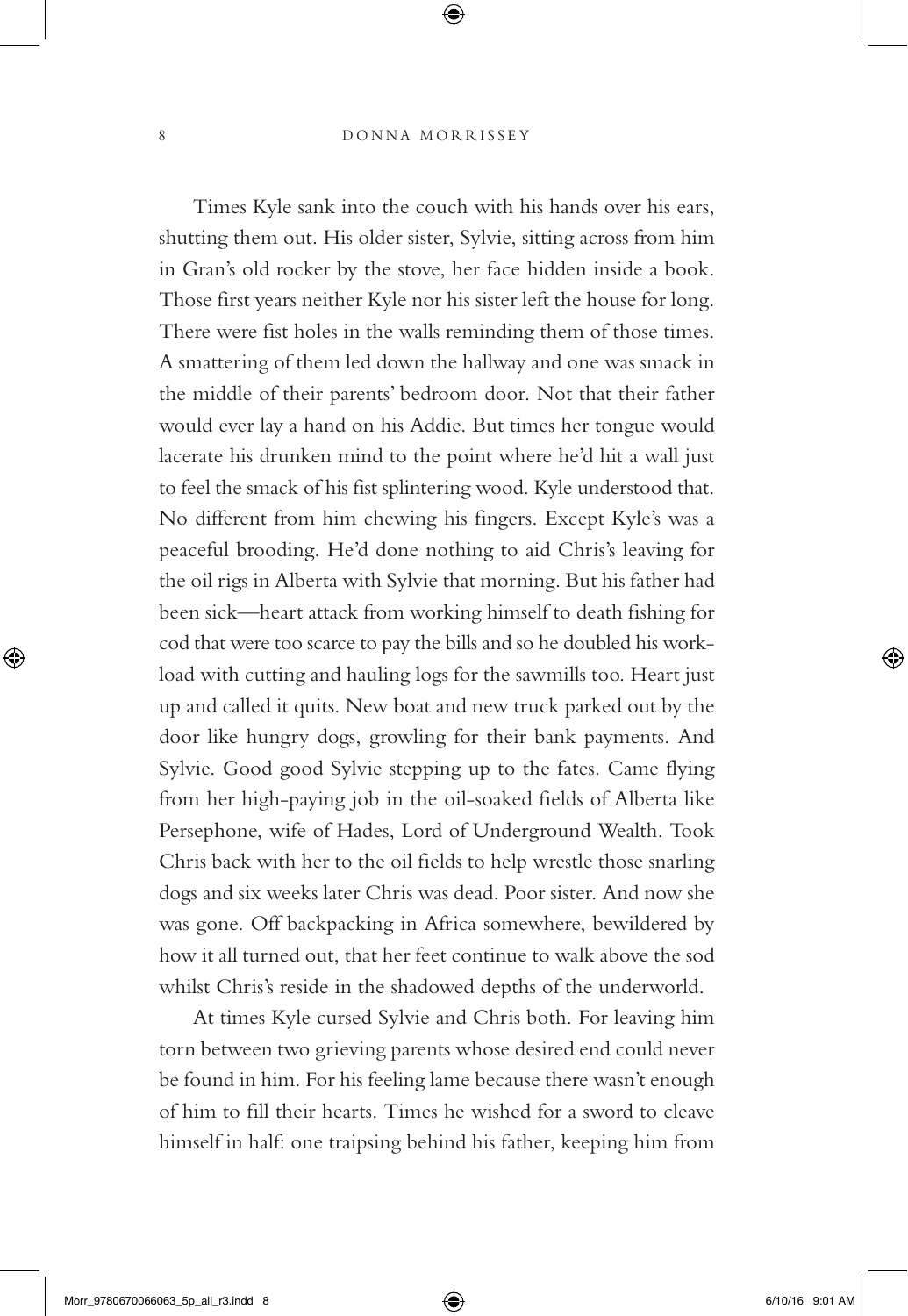the loneliness of his pain, the other shadowing his mother, helping her cleanse her house of grief.

He stirred in his seat, a sliver of pain darting through the quick of his thumbnail. He'd been chewing his nails again. He reamed his hand into his pocket. Foul! There was something foul about Trapp showing up all the time and never talking to anyone. There was something foul about the whole thing. Sylvie coming home alone with the body. Then Ben coming with Trapp in tow. All three had been tight when they worked the rig. All three had taken a hand in looking out for Chris when he joined them. And yet only Sylvie came home on that flight bearing Chris's coffin. Sylvie and their mother. Addie. Flying the skies for the first time to help Sylvie bring Chris home. Else Sylvie would still be out there, cowering in the closet where Addie found her. Too distraught to stand. And Ben off searching for Trapp who'd run from the accident and couldn't be found. They returned three months later, Trapp and Ben. Shame-cast eyes. All three of them—Sylvie, Ben, and Trapp—with shame-cast eyes and a broodiness accompanying their grief. He'd never understood that. Never understood what stalked their sleep at night and eventually sent Ben and Sylvie prowling through savannahs and jungles, leaving Trapp behind to roam in darkness.

His father's dark shape sifted through the thinning fog. Kyle sat up and started the motor, stomping down on the gas pedal to quiet its revving. Sylvanus kicked the muck of his boots against the truck tire and near fell over.

"Cripes, Mother's going to shoot you," said Kyle as his father climbed aboard. "You all right?"

Sylvanus darted a crooked finger towards the windshield. "Drive."

"Smell the booze a mile away."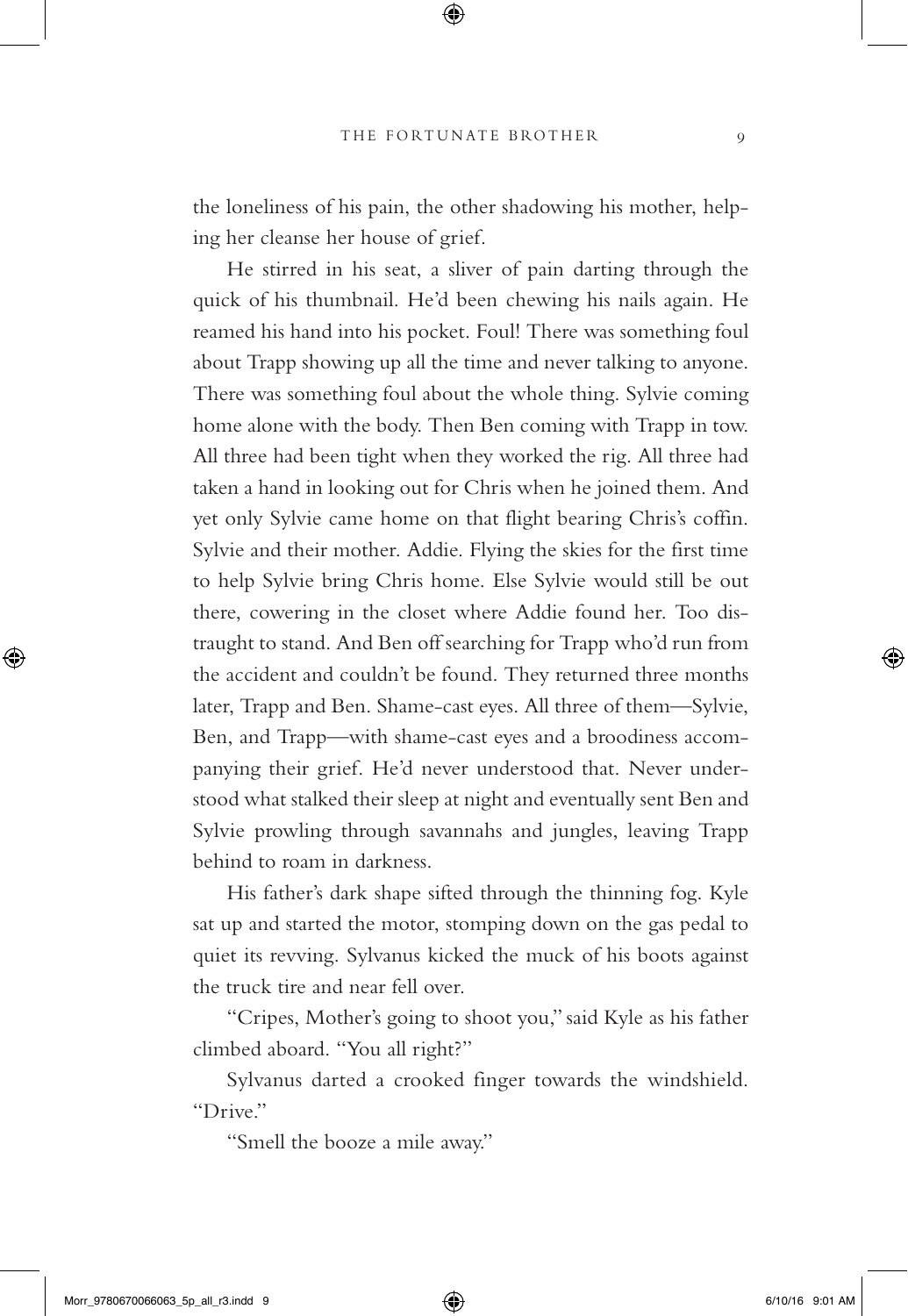"That's it now."

"*That's it now*. Right." Kyle eased the truck over a rough track of tire-flattened beach rocks and turned right from where the river fanned out over the beach before flowing into its shallow mud flat at the mouth of the bay. He drove them across a gravel flat that served as a soccer field during the dustier days of summer. A nice clapboard cabin stood on the inner side of the flat, its back pushing against the encroaching alder bed. Kate's place. Her door was closed, white smoke clouding from her chimney. Wood must be green. Perhaps he should check whether she had enough wood splits to keep her fire hot.

At the end of the gravel flat he turned left onto Wharf Road, a rutted thoroughfare leading between the rocky edge of the sea and the steep hillside to its right. A few hundred yards down and the road T-boned onto a long sagging wharf. To the right was their one-storey house with its front step resting on the wharf and heavily treed hills rising straight up behind it. He parked in front of the weathered woodshed and jarred his father awake with a punch to the shoulder.

"Mother's going to kill you. Get in the shed till you sobers up." He got out of the truck and Sylvanus kept sitting there. "Go on, get out. Get in the shed. I'll tell her you're fixing your rod."

"Come with me."

"Fucking go by yourself." *Jaysus!* 

He went into the porch and hung up his coat and kicked off his boots, his damp wool socks smelling like overcooked mutton. The inside door was ajar and he stepped in through to the front room. She wasn't moving around the kitchen fixing supper as she usually was at this time, but sitting quiet in Gran's rocker. She was leaning towards the woodstove, her head bowed before its hot orange flames licking at the glass door. Thinking about Gran, he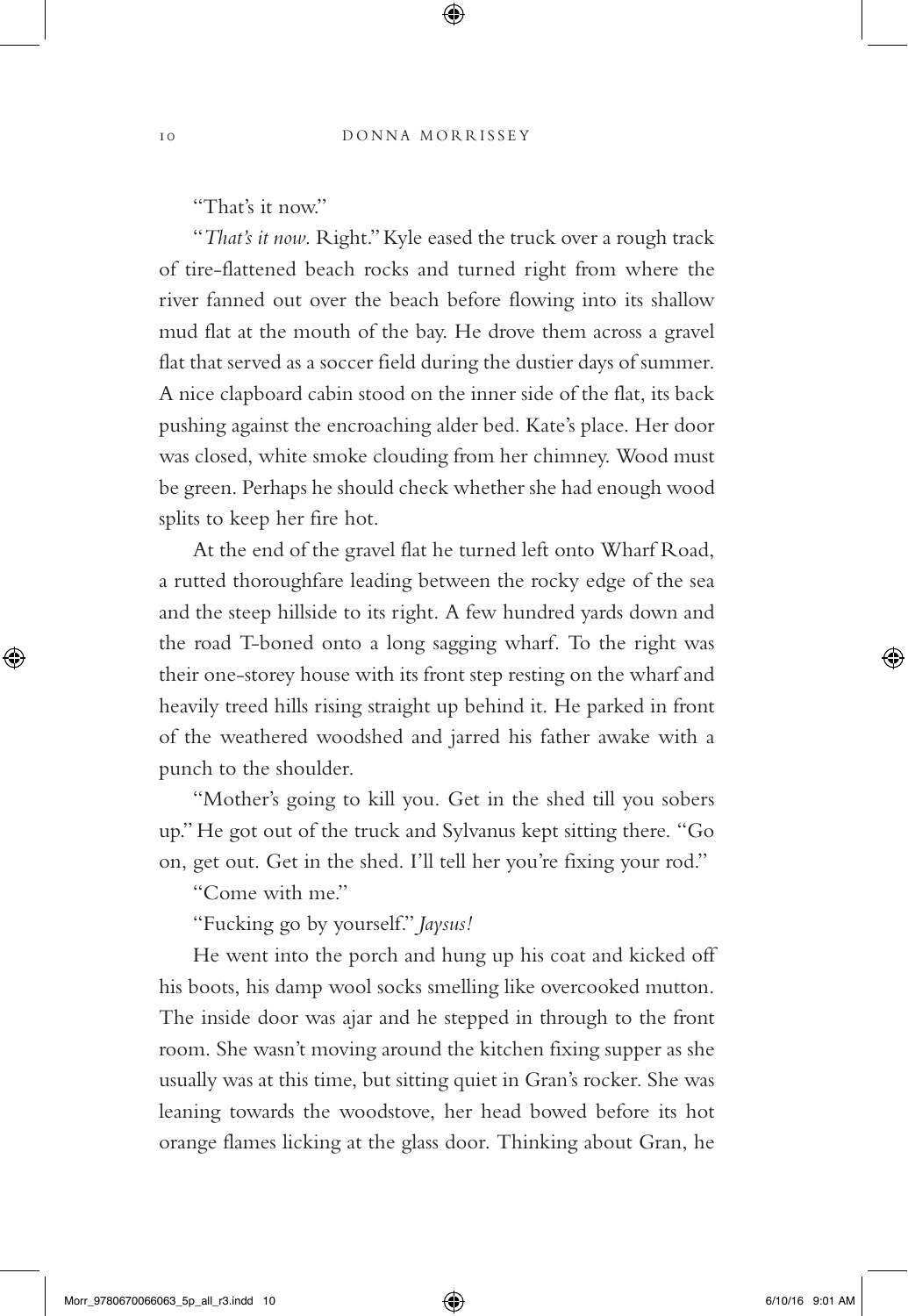figured, and stepped softly towards her. He often sat there himself, thinking about Gran who'd drifted from them as quiet as a puff of smoke up the chimney a year following Chris's passing. It was nice, after the horror of Chris's stark white face, to see Gran's all sweet and peaceful on a lacy pillow.

"How's she going, Mom."

Addie startled onto her feet like a snuck-upon lynx and scampered into the kitchen.

"Where's your father?" she asked, hauling down the plates for supper.

"The shed. Fixing his rod. What's wrong?"

"Supper's soon ready." She took down the cups, chinking them in their saucers, her back to him.

"Mom?"

She stopped and looked at him and his heart jolted. Her eyes, always frightfully blue, were darkened and wide with—with what?

She raised a hand to touch him and he stepped back, then bolted to the washroom. He skimmed off his clothes and stepped into the shower, turning on the faucet and holding up his face to a spray of hot water. The last time he'd seen her face shrouded with such sorrow was when she stepped off the plane from helping Sylvie bring Chris home. From straight across the tarmac as he stood inside the airport watching her through the thick panes of glass he had seen her sorrow. Seen it in the way she kept her chin erect. In the way her eyes had determinedly sought his through the crowd gathering around and watching alongside of him. And he'd been surprised by such sorrow, for he'd expected to see in her eyes the keener suffering of grief instead. Three babies buried from the womb: she knew grief. Knew its dark and twisted path all fraught with madness and hate and fear and its narrowed arteries choking with self-blame. And perhaps she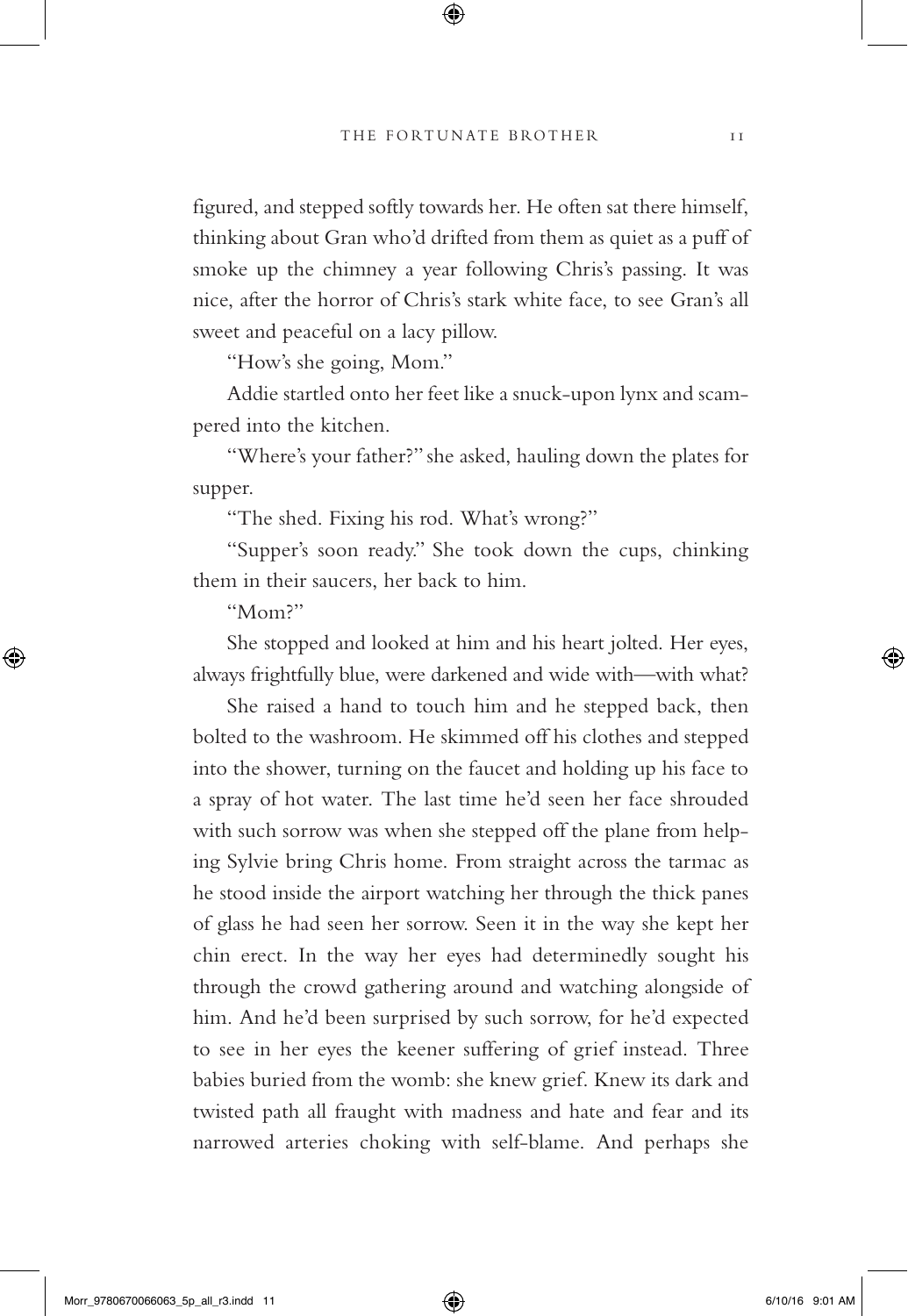hadn't the strength to walk through it again. Or, as he'd seen when she reached back through the doorway of the plane that day and helped Sylvie's shocked-bent body through the narrow cylinder, perhaps her knowing disallowed another indulgent walk. Perhaps she'd learned how hope eventually creeps through darkness, making inroads through to an easier tomorrow. And that was her task then, to bear her grief with a hope that might shelter him and Sylvie through the coming days. And she had. Cradled and carried them as much as they would allow her. Oftentimes this past year, despite Sylvanus's drinking, hope continued to grow in her eyes and he'd been turning to it more and more, hoping to offset the grey clouding his.

Water sluiced down his back, scrubbing the day's dirt off his skin. It caressed the smooth humps of his buttocks and streamed down the backs of his legs and plashed around his feet before suckling itself down the drain. He kept his face to the jettisoning spray of the nozzle and felt its heat flush open his pores and he flattened his hands against the shower stall as though keeping his insides from being flushed out and sucked down the drain along with the water. He had bolted from her that day at the airport, too. Bolted out onto the highway and thumbed a ride with a trucker who left him sitting in silence, staring out the side window. At Hampden Junction he climbed out of the truck with a grateful nod and started running the ten miles home, jumping into the ditch and cowering whenever he heard a car coming because he didn't want anyone seeing him, didn't want to talk, didn't know what to say or do since that one ring of the phone had altered his being and it felt like somebody else was running in his shoes. When he got home, the house was swarming with aunts and uncles and cousins and friends who'd been coming and going since the news swept through the outport like a squall of wind.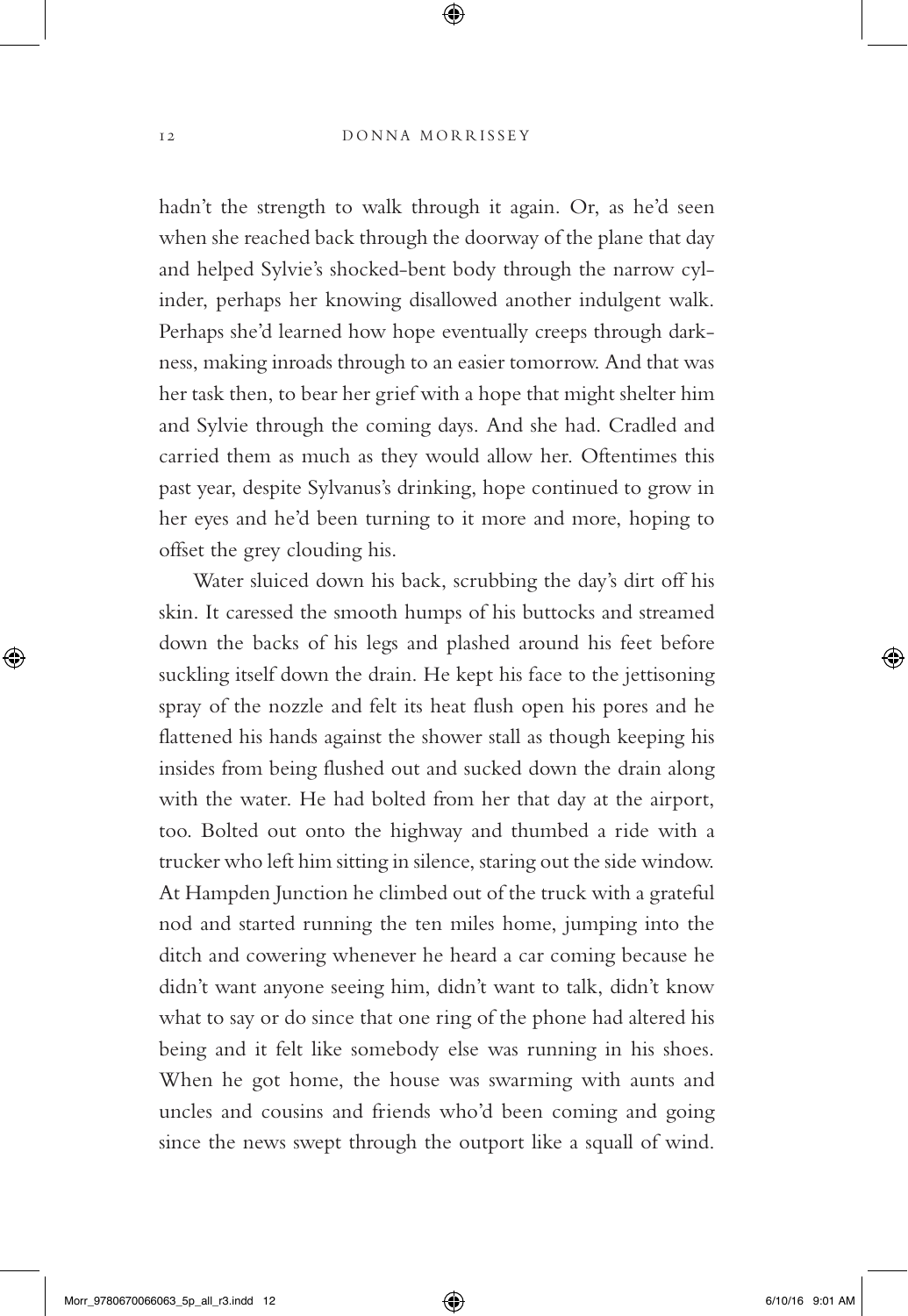Young Chris was killed. Killed on the oil rigs in Alberta. An accident, a bad accident.

Cut through him, too. Had loosened his bowels and sunk a hole in his stomach that all else sank into. He would've liked to cry. But the good folk kept shouldering him, kept finding him as he tried to hide. Kept bringing him back amongst them, rubbing his back and laughing and nudging him to laugh when they did. He did. Shame creeping up his face once, when he laughed too hard and imagined his mother and father hearing him from their torn pillows. And perhaps dear old Gran had heard him too as she lay in her room with her own host of women keeping vigil and wiping her teary eyes with tissues pulled from their too full bosoms.

He wished they could have soothed him. He wished they could have filled that hole cratering his stomach and helped him straighten his legs from their cramped fetus curl and make him feel whole again. He had gnawed his nails and held back his cries till his throat ached and his fingers bled and Chris was buried and they'd all left and then he cried. He cried all the time. Crawled behind the woodpile and cried. Crawled beneath Chris's old workshirt in the woodshed and cried. Cried walking home from the bar in Hampden and from the beach fires at night, leaning into the space where Chris had always walked beside him, grunting like a bear sometimes to scare him.

His mother kept looking to him, willing him to share his grief with her, to let her share hers with him, but he couldn't. Frightened that the weight of her pain would fuse with his own, toppling him. He couldn't bear being with Sylvie, either. Couldn't bear it. Afraid of the shame or guilt or grief that was robbing her eyes of light. Afraid she might talk, might tell him what really happened that day on the rigs and what she had or hadn't done that might've prevented it, and he wanted nothing of it. It was an accident.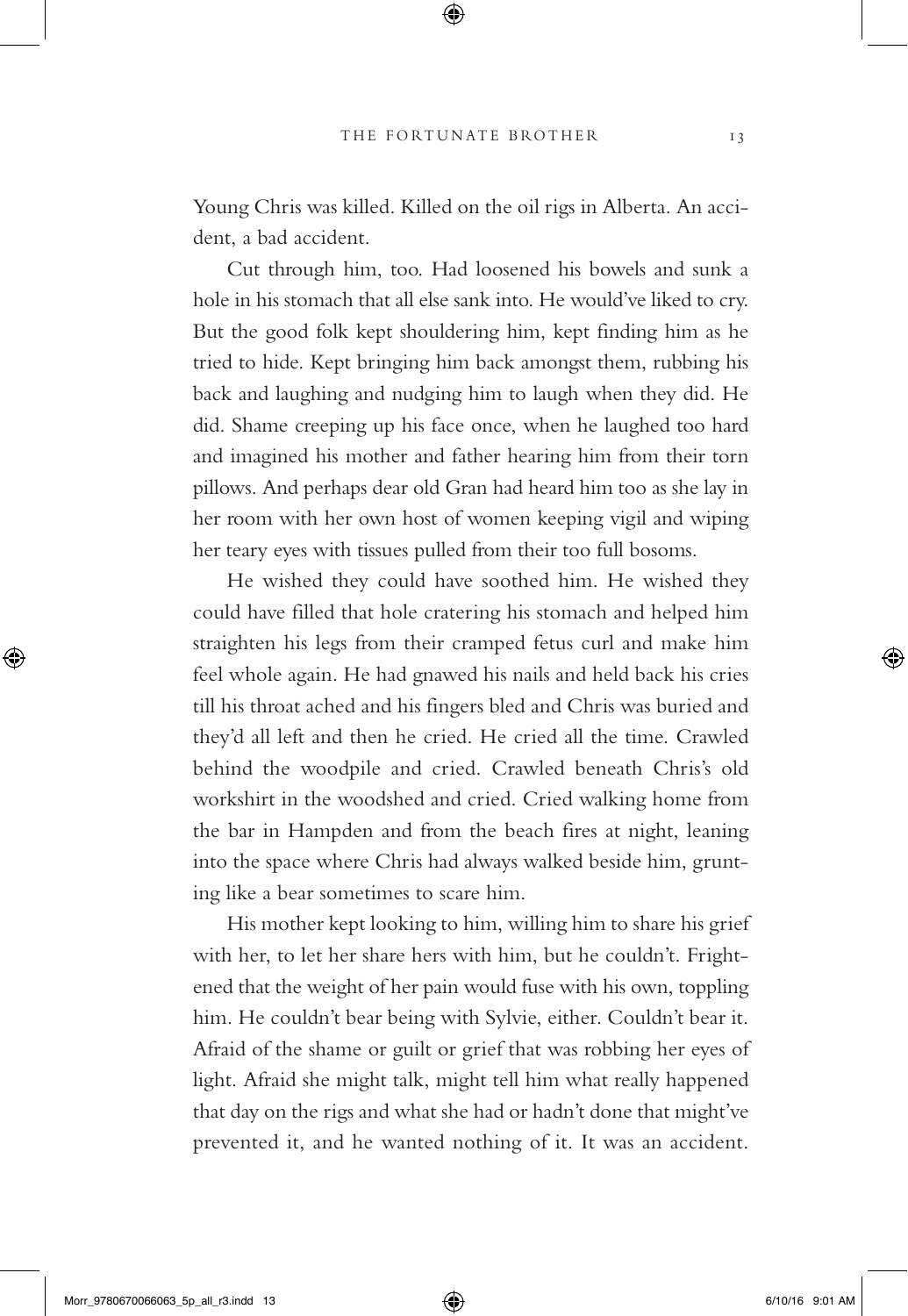An accident—cold, clean words that evoked no image. They evoked no thoughts, no questions that might send him raging towards her or someone else with the finger of blame and hate and condemnation. Please God. Tell me no more.

She'd tried to tell him one drunken night outside the bar. Tried holding on to him, her wet face pressed against his, and he'd pushed her away and ran and was still running. Running from everything.

He shut off the faucet and took as long as he could to dry himself and put on clean clothes. He wanted to slink into his room and bar the door, but she'd heard him.

"Go call your father, Kyle." She was hovering over the table, holding a cast-iron frying pan, her wrist bending beneath its weight as she scooped fried potatoes onto their plates alongside pork chops and onions. He opened the door and roared out to his father and took his seat back at the table. She lay the frying pan back on the stove and came up behind him, scruffing the back of his head with her fingers, the cool tips of her nails grazing his scalp.

Jaysus! He ducked away. "Still groping for head lice," he said, feeling sheepish as he always did when she showed him affection.

She went back to the sink and he listened to her kitchen sounds. It was his favourite thing when Chris had first left for Alberta, sitting at the table and munching toast and reading a comic and half listening as she swept and tidied, passing along bits of gossip. It was always Chris she'd talked to before. It was Chris his father had talked to. And then, with Chris flying off with Sylvie, they both started sitting with him and chatting him up and cripes it was nice and he was often feeling like the sun between a pair of sundogs.

Then the call. The chatting stopped. And he became one of those things she helped tidy before putting away.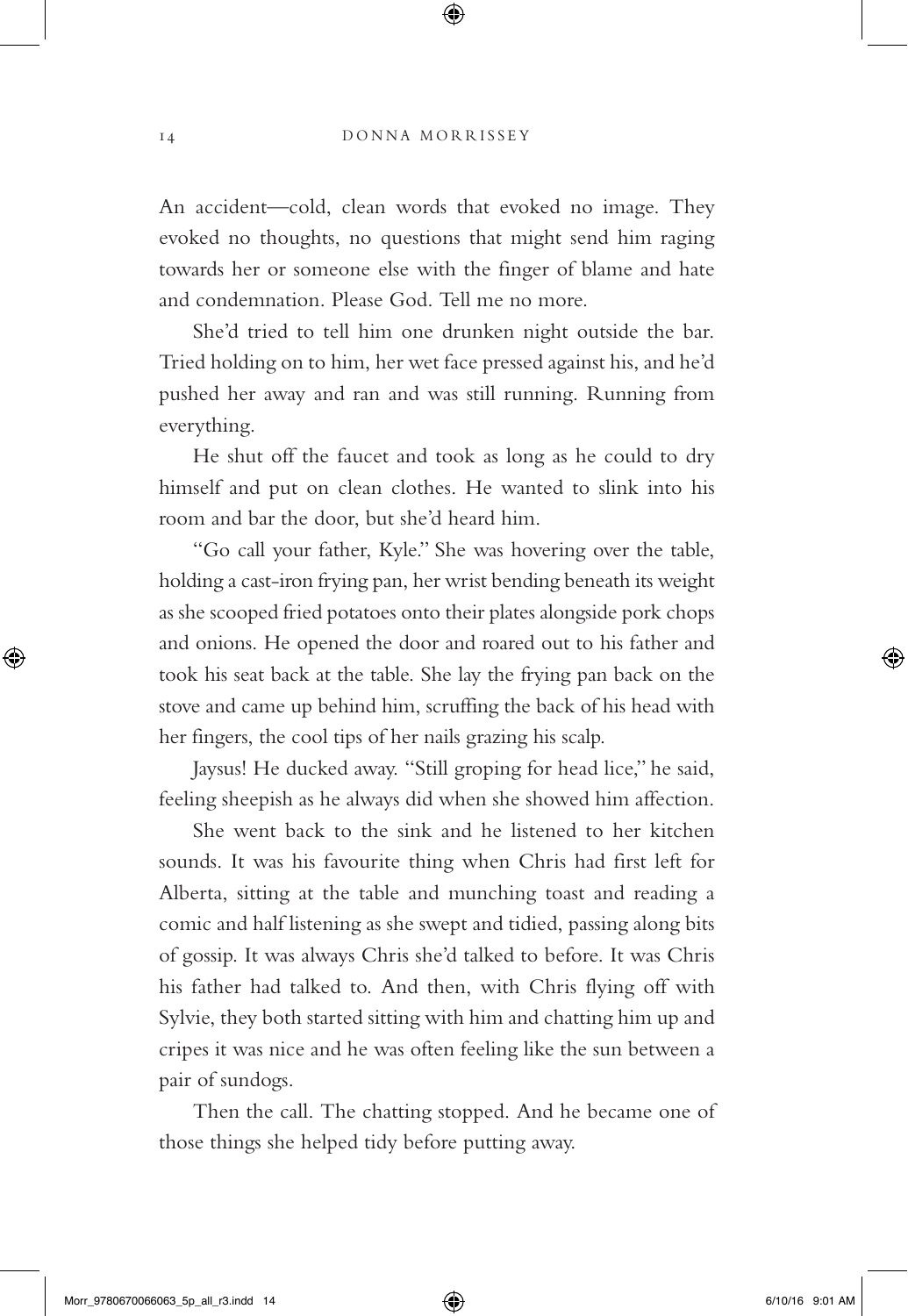She came back to the table and sat light as a pigeon, her dark hair pinned back, face small like a girl's. Pale. She looked at him and smiled reassuringly and his fear deepened.

"What did you say your father was doing?"

"Fixing his rod."

"Get any trout?"

"Water's too high."

"All that rain. Sure, you knew that before you left."

"He likes going."

"Wish he was still the warden. Only thing he liked more than fishing cod was guarding that river." Her hands were steadied as she sugared her tea and poured in a drop of milk.

"Might get the salmon back yet," he said. "Open the river agin. Get his job back."

"I hope he finds something soon. Keep his mind occupied." She lapsed into silence and his stomach rolled. "Eat your supper," she said.

He picked up his fork.

"Did you hear about Clar Gillard?" she asked. "Tied Bonnie to a chair at the fish plant and sprayed her with oven cleaner."

*"What!"*

"That's what he did, then. The cook hove a pan of cold water over her soon as he started, but she still got burns on her skin."

"Didn't she leave him months ago?"

"Still treats her like he owns her. Barbarous devil. I'm after telling her a couple of times now to phone the police on him. I phoned her agin awhile ago. Told her if she didn't, I was going to."

Kyle was looking at his mother in surprise. "Since when did you start talking to Bonnie Gillard?"

"Why wouldn't I?"

"That's just it now, you never talks to nobody any time, and now you're *phoning* Bonnie Gillard?"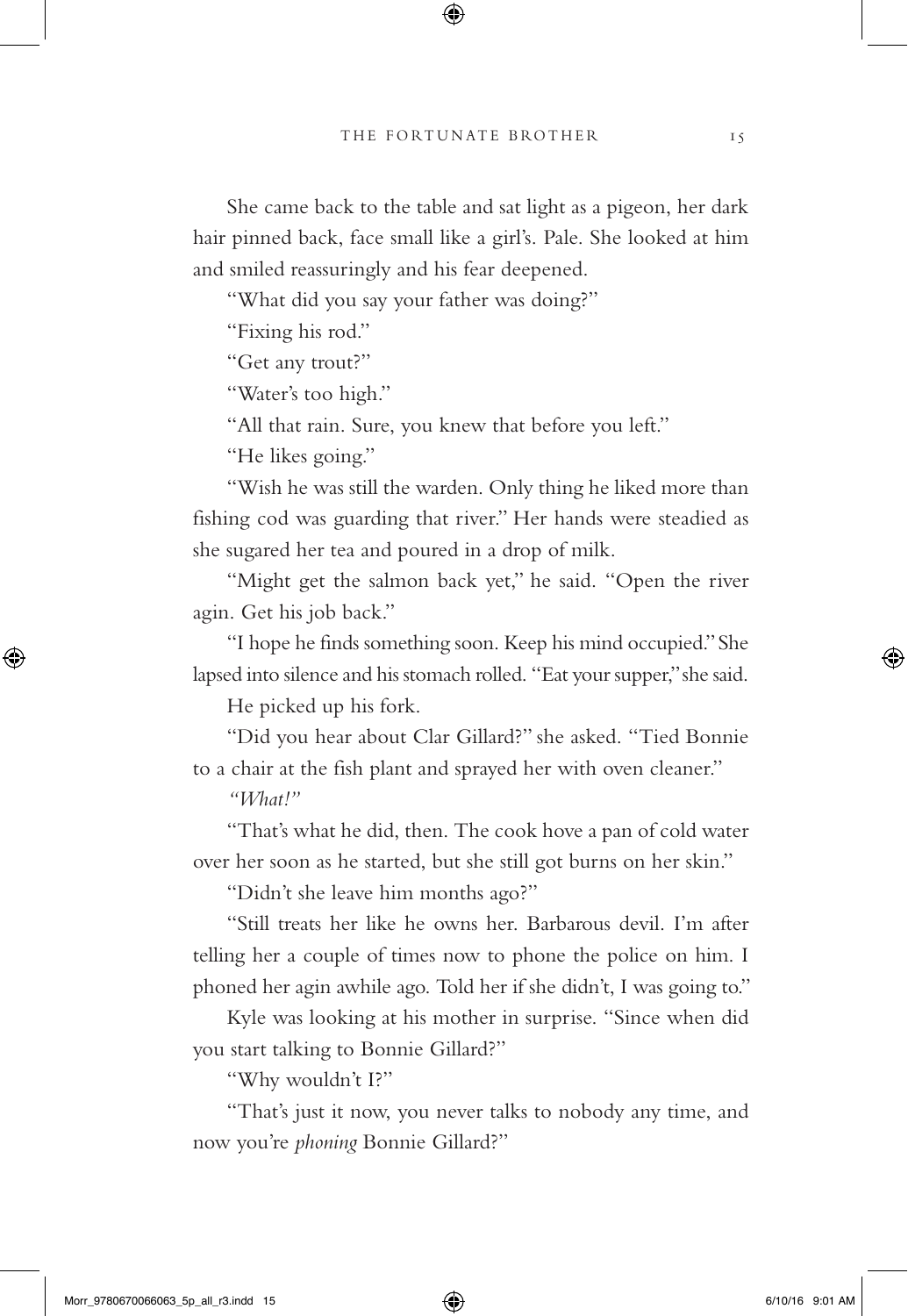"Perhaps it's time I got out more."

"And you picks Bonnie Gillard to hang with? Next thing Clar'll be coming after you."

"Let him come."

"Right. Just what we needs. Crazy like his father, everybody quivering like rabbits around him."

"He'll not find me quivering like a rabbit, then."

"I seen rabbits bite. I seen him skinning rabbits, too. Size of his hands, he'd snap her like a wishbone. Seen him carry a dead moose through the woods once—antlers and all. Slung across his shoulders like it was a dog's carcass. Why don't she just move away?"

"She's been living with her sister down Hampden the past month"

"I mean Toronto, someplace."

"I'm sure he knows his way to Toronto."

"How come she don't call the cops herself?"

"Because he punishes her all the harder, after. My, Kyle, you think she haven't thought of them things? You're like everybody else—believing the woman haven't got a brain because she's Jack Verge's daughter."

"How come she keeps going back with him, then? Don't make much sense to me."

"You knows what makes sense to her? You walks in her shoes? All you know is talk."

"Nothing wrong with talk. Might keep her from going back this time, everybody talking."

"Suppose they gets it wrong—do talk help then? Might help if everybody cleaned out their own closets."

"Jaysus, Mother, he's been knocking her around for years."

"I'm not talking about Bonnie or Clar, I'm talking about you." "Me!"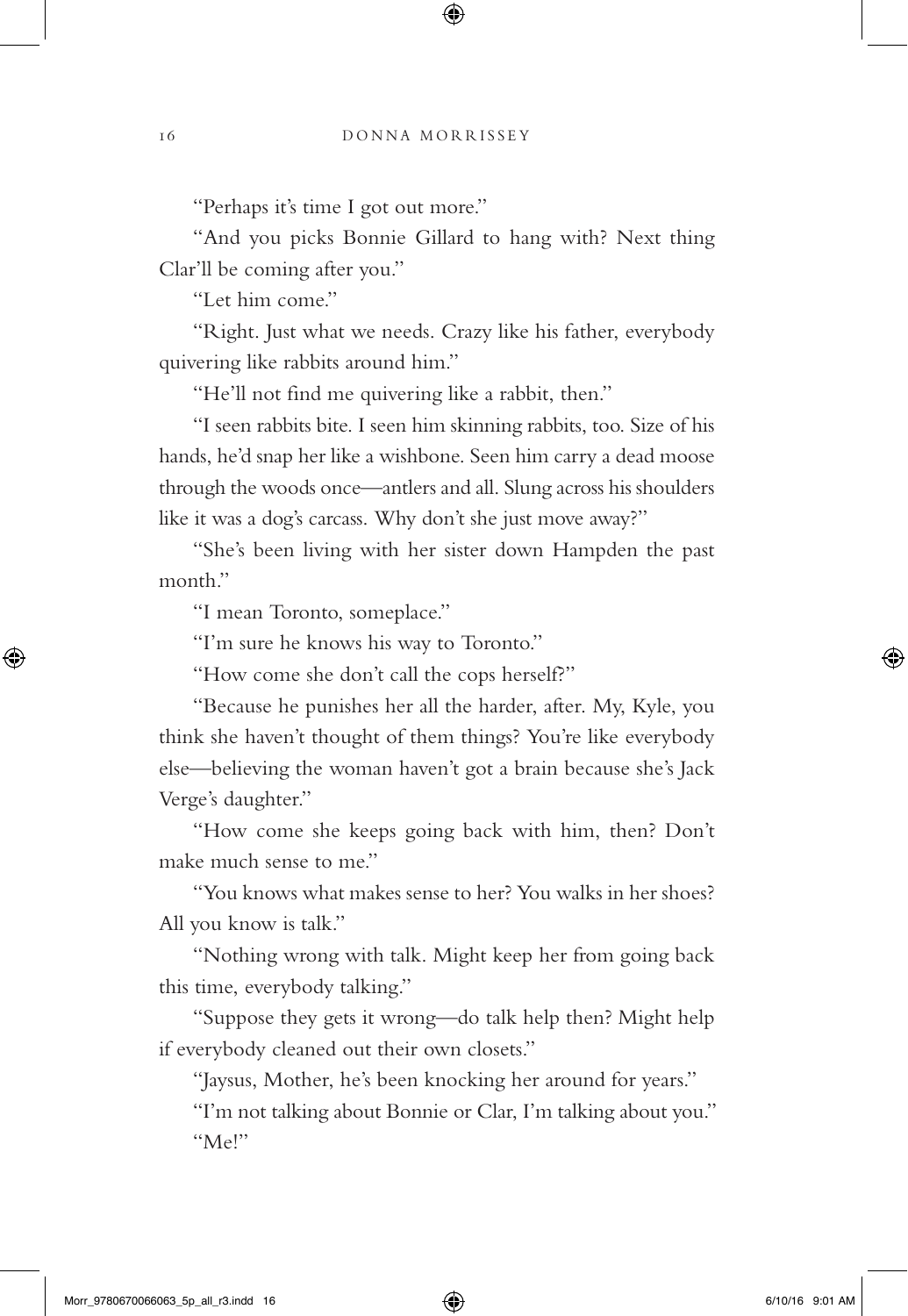"Yes, you. Got lots to say about things not your concern. You needs to be like everybody else, tending to your own concerns." The sharpness of her eyes as she stared at him, her consternation, as though she were seeing something on his face known only to her. He fought not to look away.

She went back to picking at her food, but he could tell her thoughts were still on him.

She looked up as the front door opened. Sylvanus entered quieter than a draft of wind and took his seat at the table. He fixed his eyes on his plate and guardedly lifted his fork.

"Get your rod fixed?" asked Addie.

His brows shot upwards. "Who broke my rod?"

Jaysus. Kyle gave him a warning look but Addie appeared too taken by her thoughts to notice. She buttered a slice of bread and laid it by Sylvanus's plate, and as if she didn't know what else to do with her hands, she rested them on the table, small and pale as clam shells.

Kyle stared into the rusted brown of his cup of tea. Spoons chinked against china. Forks clicked. A hiccup from Sylvanus. Kyle coughed to cover it and asked his mother to pass the bread.

"Perhaps you should call the police," said Kyle. "Sounds like he's on the warpath agin."

"Who?" asked Sylvanus.

"Clar Gillard."

"I almost called them yesterday, then," said Addie. "He was throwing sticks into the cemetery and then getting his dog trampling over the graves to fetch it. Chris's grave."

Kyle's hand froze midway to spearing a bit of spud. He tried to speak but couldn't. He looked at his father whose face stiffened like a mask, his eyes hard as rocks. He looked at his mother—that's why she was off. Watching Chris's grave being desecrated. That bastard. That pretty smiling face bastard Gillard.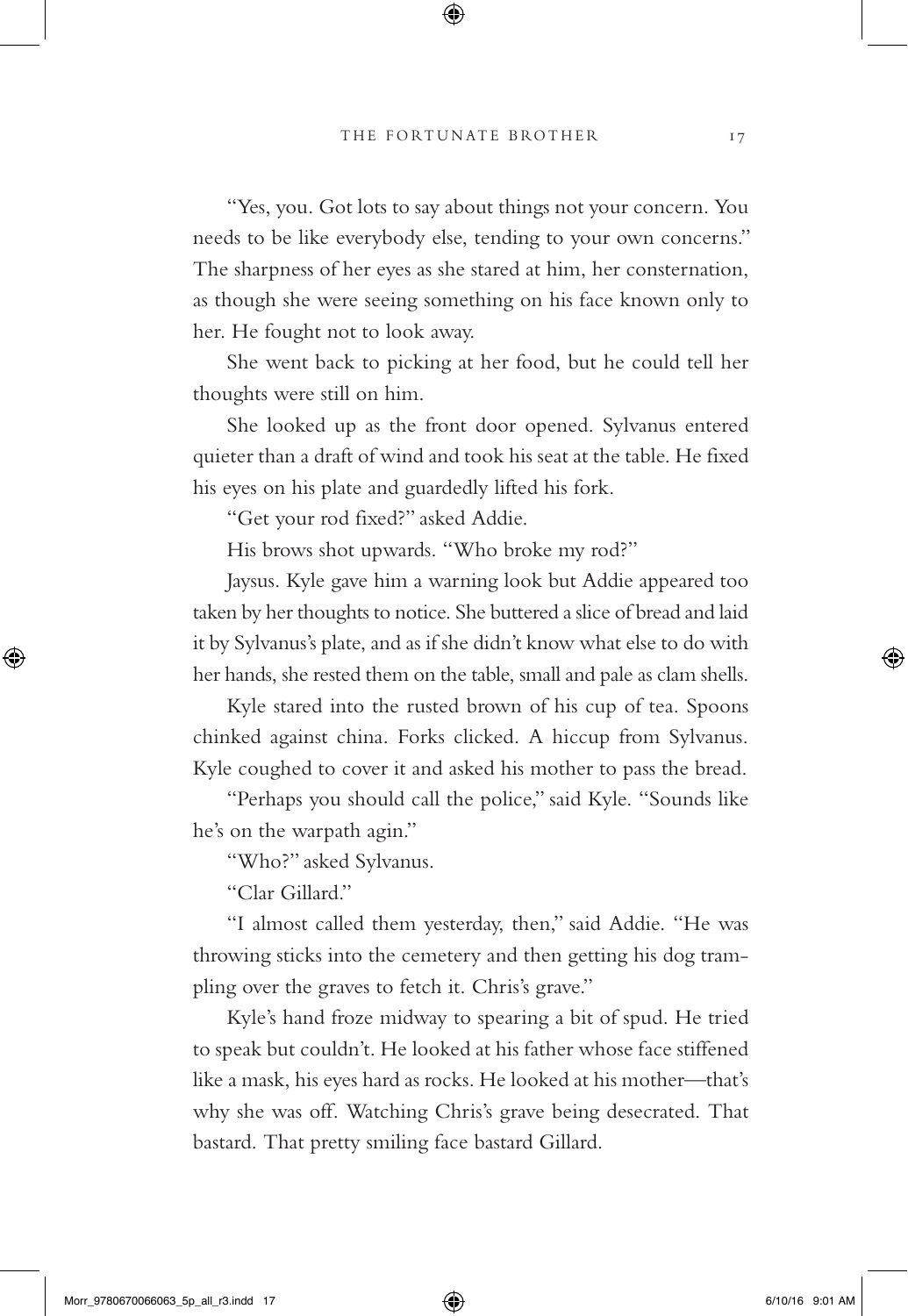"If I thought I was dying, I'd take him with me," said Addie, her voice filled with such loathing that Kyle forgot his own rage and both he and his father looked at her. She picked up her fork, forcing a smile. "He drove off fast enough when I stood up. Eat your supper, Syllie. There's other things to talk about. I was talking to Elsie on the phone this morning."

Jaysus. Kyle sat back. As if there wasn't enough on the table.

"She said Jake and her boys quit building their house with Newfoundland and Labrador Housing and that the two of ye were taking over the building of it."

"We were waiting to tell you after supper," said Kyle. "Yeah. They couldn't handle it. So, we thought we'd take it on."

"*We*. What do you know about building a house, Kyle?"

"Helped Dad build Uncle Manny's house in Jackson's Arm last summer."

"And that makes you a carpenter?"

"I liked it. That's how you find out what you like, by doing it. Imagine, if Uncle Manny never moved back from Toronto, I might be signing on for philosophy like Sis. That got her the big job, didn't it?" He tried to soften the edge in his tone but she caught it and rapped his knuckles.

"You worry about yourself. Else, straightening used nails with a rock is all you'll be good for."

He grinned, knowing she'd like that—him taking a trade at the nearby vocational school in Corner Brook the coming fall instead of driving across the island to university in St. John's. There was a time when she would have balked at his mentioning trades. Her girlhood prayer was to be educated and live in cities and become a missionary and travel to foreign places and she was forever resentful of being taken out of school when she was just starting grade nine to work the fish flakes. But now—since Chris,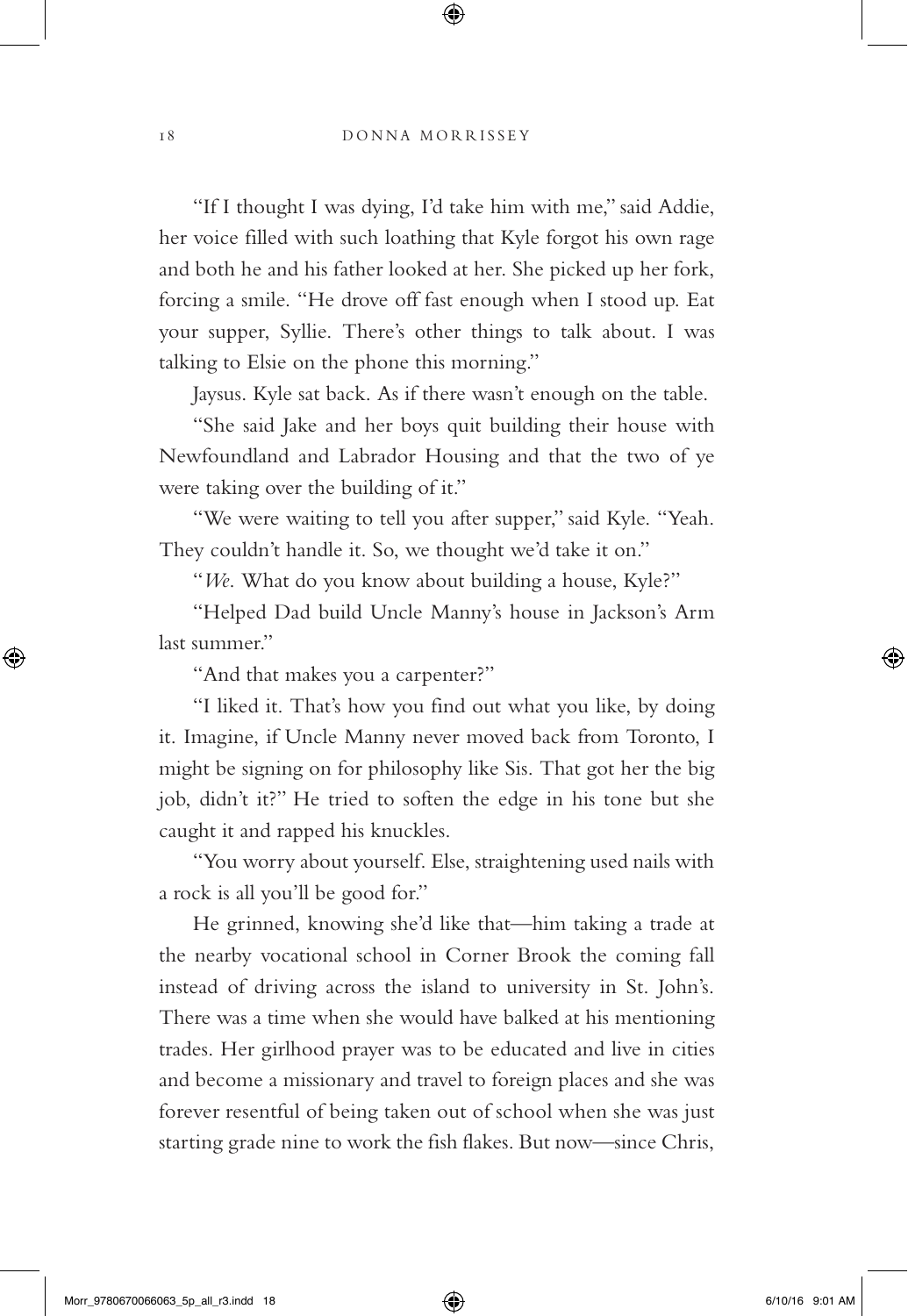and since Sylvie flew to Africa weeks ago—she'd had the shine rubbed off her prayer beads.

"Whatever you choose, you'll have to start making plans soon enough," she said. "What's wrong with you, Syllie? You haven't said a word."

"He got his mind bogged down with blueprints," said Kyle. "Hey!" He touched his mother's hand with his fork. "Somebody got to take it over. They near froze last winter in that shack."

"They'll always live in shacks. They don't take care of nothing."

"They never had nothing to keep clean before, did they?"

"Their father had as good as we, he just let it all rot down around him. You must be addled, Syllie, to work with Jake agin. He didn't mind leaving you in the lurch back in Cooney Arm when all the fish was gone."

"He was just chasing the fish, Addie." Sylvanus had laid down his fork and was staring at his food. "Why'd he do that?"

"Who, Clar? Because he heard I was urging Bonnie to call the police on him, that's why. Thought he'd have a little fun with me. Get past that now, Syllie, that's all he'll ever get out of me. Tell me about Jake—"

"Why? What's going on you wants to call the police?"

"They had another fight. What about Jake's boys? They're home, why can't they finish building the house? Didn't that younger one do carpentry in trades school?"

"Wade," said Kyle. "And Uncle Jake's going to be working on a fishing boat for the summer. Wade needs help."

"They needs help cleaning up the mess they've already made."

"We needs five thousand up front to buy the supplies," said Kyle. "Perhaps not that much. I think they got the footing laid for the basement. We'll see when we goes down—we haven't been down there yet."